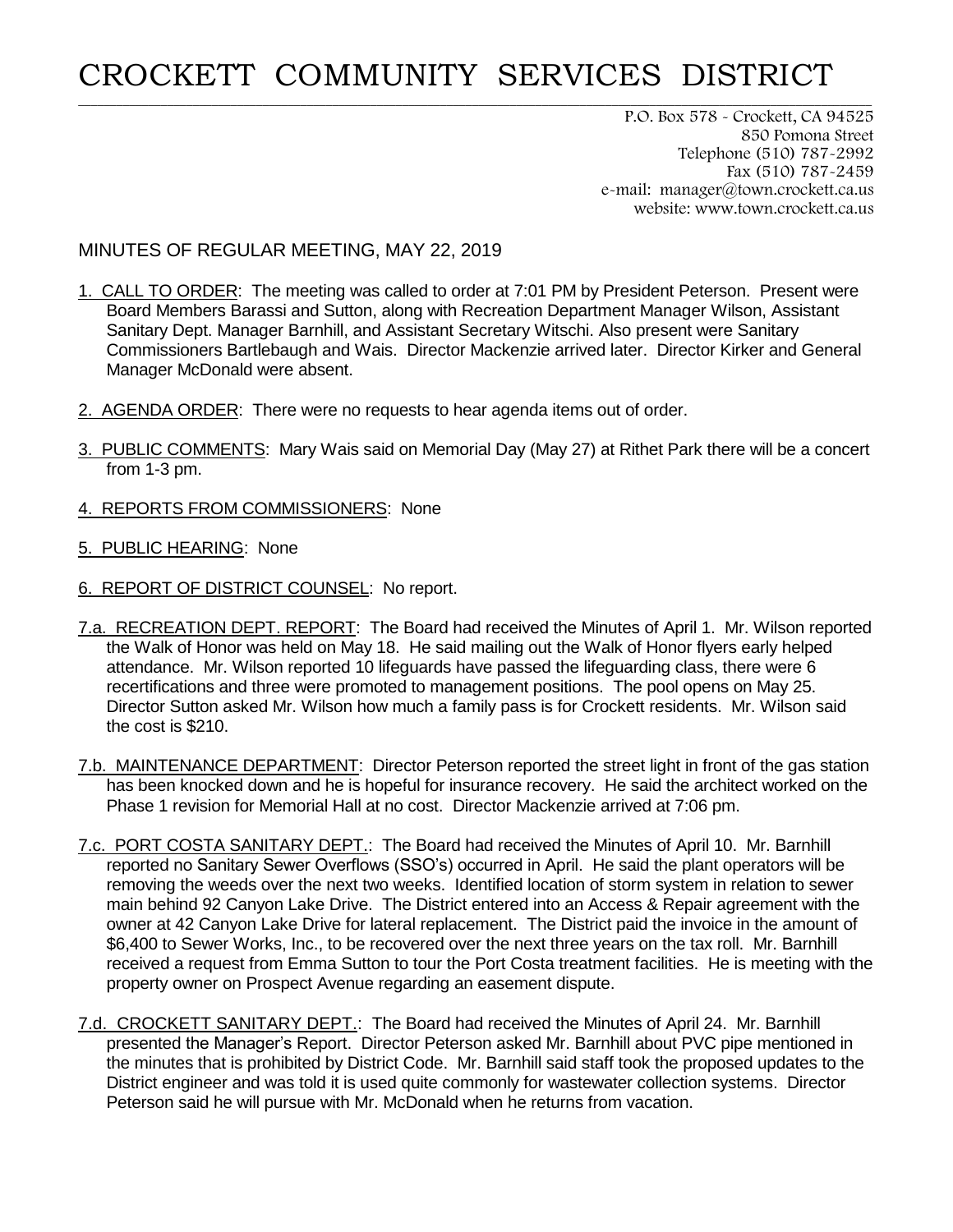## 7.e. STAFF REPORT ON GOVERNMENTAL MATTERS: None

## 7.f. STAFF ANNOUNCEMENTS: None

- 8. CONSENT CALENDAR: Director Peterson asked that item 8.a. be removed from the consent calendar and Director Barassi asked that items 8.f., 8.g. and 8.h. be removed for further discussion. The following consent items were approved unanimously (es/lb):
	- b. Approve payment of District bills (warrants Rec 7983-8029; PCSan, 1099-1104; CVSan 5856-5872; Maintenance 417-418).
	- c. Receive Minutes of Commissions and Committees.
	- d. Receive Status Reports on outstanding District and department items.
	- e. Receive letter sent to Contra Costa County LAFCO, comments on Chapter 21 Crockett CSD MSR.
- 9.a. CONSENT CALENDAR: Item 8.a. Minutes of April 24, 2019 Director Peterson asked for *Item 9.b. Insurance Report* to be rewritten and brought back next month for considered approval. *Items 8.f. and 8.h. Letter sent to State Lands Commission* and *draft letter from Board of Supervisors to State Lands Commission* – Director Barassi said that he is concerned that we would be perceived as the lead agency backing this. Director Sutton said she thinks it's jumping the gun to think this and that this is a long ways off. Director Mackenzie said this letter clearly states we are supporting two other agencies. Mr. Wilson said this group is applying for a grant for the work. Director Peterson said it matters depending where Mr. McDonald bills his time to. Mary Wais does not think this is the time to discuss it. Director Sutton said this should be added to the agenda next month for further discussion, she said we are getting ahead of ourselves, and that policies should be discussed as an agenda item. *Item 8.g.* Director Barassi said he did not understand this letter. A motion to approve Items 8.f, 8.g. and 8.h. were approved unanimously (lb/es).
- 9.b. REQUEST FOR PROPOSAL: Mr. Barnhill presented the Request for Proposal (RFP) for financial audit services for FY 2018/19. Director Peterson asked that a short sentence be added to the first paragraph under "Description of the District" stating that we are a small agency. A motion to authorize the release of a Request for Proposal (RFP) seeking contractual services for financial audit for fiscal year 2018-19 with option to renew for two additional fiscal years periods, 2019-20 and 2020-21, to be circulated for competitive bidding, as amended, carried unanimously (lb/es).
- 9.c. DISABILITY INSURANCE: Mr. Barnhill presented a resolution to renew the District's short and longterm disability insurance offered to its full-time employees. Director Peterson said he found two mistakes on the fifth paragraph. The word "to" should be added after "authorized" and the word "not" should be added after the word "does." A motion to approve Resolution No. 18/19-18 authorizing the General Manager to renew group short and long-term disability insurance with the Lincoln National Life Insurance Company, as amended, carried unanimously (jm/es).
- 9.d. ANNUAL RECREATION TAX: Mr. Wilson reported the Recreation Commission received the report and recommended continuing annual Recreation Special Tax. A motion to approve Resolution No. 18/19-19 levying an annual Recreation Special Tax for FY 2019/20 in the amount of \$110.00 on all residential parcels carried unanimously (es/lb).
- 9.e. INFORMAL BIDDING PROCEDURES: A motion to approve Resolution No. 18/19-20 confirming publication of Ordinance No. 19-1 establishing informal bidding procedures under the Uniform Public Construction Cost Accounting Act carried unanimously (lb/es).